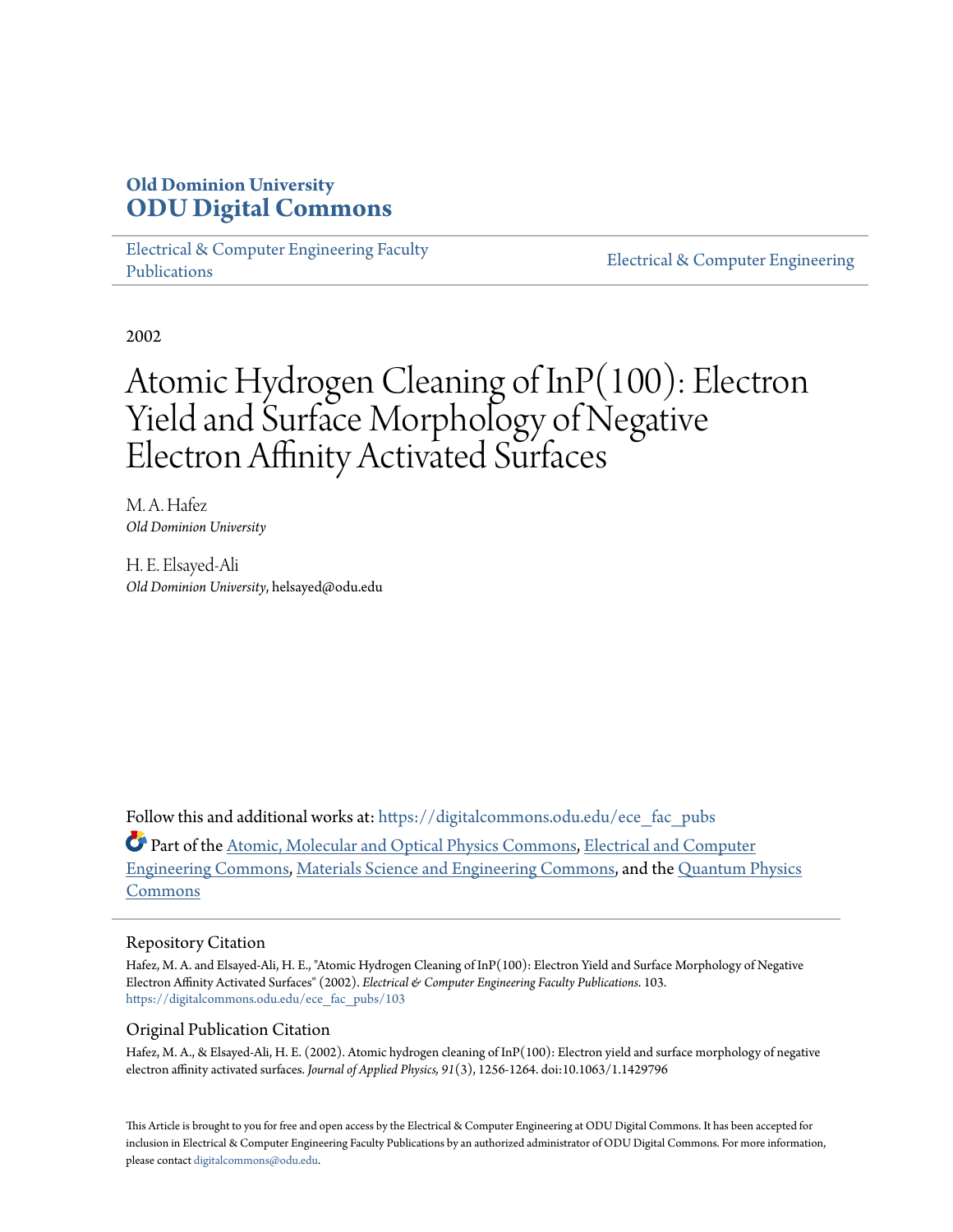# **Atomic hydrogen cleaning of InP**"**100**…**: Electron yield and surface morphology of negative electron affinity activated surfaces**

M. A. Hafez and H. E. Elsayed-Ali<sup>a)</sup>

*Department of Electrical and Computer Engineering and the Applied Research Center, Old Dominion University, Norfolk, Virginia 23529*

(Received 16 July 2001; accepted for publication 1 November 2001)

Atomic hydrogen cleaning of the  $InP(100)$  surface has been investigated using quantitative reflection high-energy electron diffraction. The quantum efficiency of the surface when activated to negative electron affinity was correlated with surface morphology. The electron diffraction patterns showed that hydrogen cleaning is effective in removing surface contaminants, leaving a clean, ordered, and  $(2\times4)$ -reconstructed surface. After activation to negative electron affinity, a quantum efficiency of  $~6\%$  was produced in response to photoactivation at 632 nm. Secondary electron emission from the hydrogen-cleaned InP $(100)-(2\times4)$  surface was measured and correlated to the quantum efficiency. The morphology of the vicinal  $InP(100)$  surface was investigated using electron diffraction. The average terrace width and adatom-vacancy density were measured from the  $(00)$ specular beam at the out-of-phase condition. With hydrogen cleaning time, there was some reduction in the average terrace width. The surface quality was improved with hydrogen cleaning, as indicated by the increased  $(00)$  spot intensity-to-background ratio at the out-of-phase condition, and improved quantum efficiency after activation to negative electron affinity. © *2002 American Institute of Physics.* [DOI: 10.1063/1.1429796]

## **I. INTRODUCTION**

Indium phosphide is a material of considerable importance in the area of developing electronic and optoelectronic devices. InP-based high electron mobility transistors are attractive for low noise, high power, and high speed applications.1 Preparation of a high quality InP surface is an important step prior to epitaxial growth. Surface defects lead to thin film and interface quality degradation in the growth of heterostructures. Surface cleaning at low substrate temperatures is an essential step to eliminate the interface carrier depletion region and minimize defect-induced surface states.

InP is used for negative electron affinity  $(NEA)$  device fabrication; consequently, preparation of a clean surface is required in order to reduce the density of surface states. Surface contamination produces lower quantum efficiency  $(QE)$ photocathodes. The main contaminants observed on InP surfaces are carbon and oxygen.<sup>2</sup> Chemical cleaning alone does not provide a carbon-free surface.3 Native oxides are desorbed by heating to  $\sim$  500–530 °C, a temperature much higher than the InP congruent temperature  $({\sim}400^{\circ}C)$  at which the phosphor atoms desorb preferentially, leaving an indium-rich rough surface with poor electronic quality.<sup>4,5</sup> Adsorbed carbon is strongly bonded to III–V surfaces and remains on the surface even after annealing under phosphine overpressure at high temperatures.<sup>6</sup>

There is a considerable interest in developing methods of producing clean InP surfaces while avoiding phosphorus loss, which leads to creation of electronic defects. Surface cleaning of InP and GaAs using atomic hydrogen was

studied. $2,5,7$  Atomic hydrogen cleaning is used for substrate preparation before epitaxial growth<sup>7,8</sup> or activation to NEA.<sup>9</sup> The main advantages of this technique are the low cleaning temperature and the avoidance of degradation to the surface electronic properties, which occurs in hydrogen plasma cleaning due to the presence of energetic ions (up to  $\sim$ 100 eV) that cause surface damage. The interaction of atomic hydrogen with semiconductor surfaces has been the subject of many studies.<sup>10–12</sup> Atomic hydrogen cleaning of  $III-V$ semiconductors has been reported using rf discharge, $7$  electron cyclotron resonance discharge, $^{13}$  and a thermal cracking source.<sup>2</sup> Thermal sources produce hydrogen radicals with kinetic energies typically less than  $1 \text{ eV}$ ,<sup>14</sup> thus, atomic hydrogen interaction is limited to the surface top layer. Exposure to atomic hydrogen removes surface contaminants and blocks the electrical activity of dangling bonds.<sup>4</sup> Atomic hydrogen reacts with the stable In oxide,  $In_2O_3$ , and lowers the cleaning temperature by producing a more volatile In oxide,  $In_2O<sup>2</sup>$  Auger analysis of InP surfaces shows complete removal of carbon and oxygen after hydrogen cleaning.<sup>2</sup> The dissociative adsorption of  $NH_3$  and  $SiH_4$  on InP surfaces was studied.<sup>15,16</sup> It was shown that it takes much longer irradiation time to clean the InP surface than it takes for cleaning the GaAs surface.<sup>5</sup> For InP, atomic hydrogen cleaning can be accomplished at a surface temperature  $\sim$ 350–400 °C.<sup>9</sup> This process is limited by the removal of hydrocarbons, which persist at high temperatures, and the relatively high temperature needed to remove indium phosphate,  $In(PO<sub>3</sub>)<sub>3</sub>$ .<sup>5</sup>

Reflection high-energy electron diffraction (RHEED) is a useful *in situ* technique to study surface morphology. Surface processes such as thin film growth, phase transformation, and changes in surface morphology can be investigated by quantitative RHEED.<sup>17</sup> The surface we studied was a vici-

a)Author to whom correspondence should be addressed. Electronic mail: helsayed@odu.edu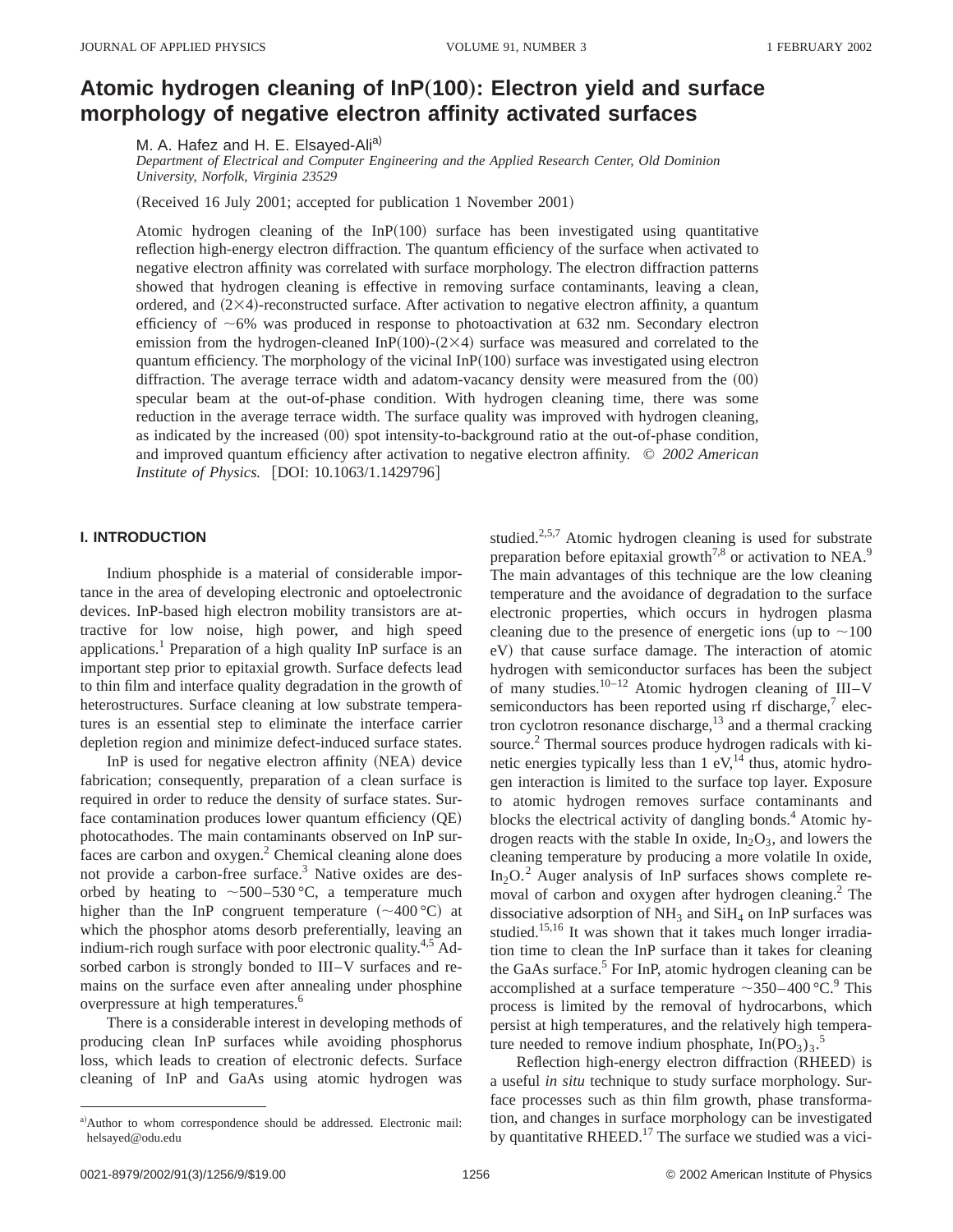nal InP $(100)$ . A vicinal surface is slightly inclined to a lowindex surface.18,19 When the electron beam is incident down the staircase, the RHEED pattern is modified by the step structure, and a splitting specular beam is obtained at the out-of-phase condition. In this case, the RHEED pattern is most sensitive to surface defects. Surface terrace width and terrace width distribution of the vicinal surface can be measured from the split peak spacing and their widths at the out-of-phase condition.<sup>17</sup> The split peak spacing depends on the incident electron beam angle relative to the staircase direction. RHEED was previously used to study surface cleaning of hydrogen-plasma treated GaAs and Si surfaces.<sup>20</sup>

A surface with NEA is obtained when the vacuum level is lowered below the bulk conduction band minimum at the surface; thus, electrons excited to the conduction band minimum can be emitted from the surface. The escape depth in this case is not limited by the mean-free path of the hot electrons, which is on the order of 10 nm, but by the diffusion length of the electrons thermalized to the conduction band minimum, which is on the order of several  $\mu$ m.<sup>21</sup> Achieving NEA requires the combination of electron affinity lowering and downward band bending,<sup>22</sup> and thus  $p$ -type doping is favored. Quantum efficiency and high secondary emission are obtained as a result of the surface NEA and the long escape depth of photoelectrons and internal secondaries.<sup>23</sup> Hydrocarbons and oxides present on the surface establish a surface energy barrier. For GaAs, airexposed surfaces are known to contain a high density of surface states which pin the surface Fermi level at midgap. $^{24}$ Thus, cleaning is a required step in preparing NEA surfaces.

We have prepared NEA In $P(100)$  surfaces by surface cleaning with atomic hydrogen and then activating to NEA by alternate exposure to oxygen and cesium.<sup>9</sup> Here, we extend this work to study the effect of atomic hydrogen cleaning on surface morphology such as surface terrace width and vacancy-adatom density. RHEED was used to monitor the development of the surface morphology with atomic hydrogen cleaning time. The secondary electron emission from the hydrogen-cleaned InP $(100)-(2\times4)$  surface was also measured. The QE and secondary yield were shown to increase with hydrogen cleaning. We have previously used RHEED to study the surface morphology of hydrogen-cleaned GaAs $(100)$  surface.<sup>25</sup> In the present work, we use RHEED to investigate the morphology of the  $InP(100)$  vicinal surface when heat cleaned at  $\sim$ 300 °C and after hydrogen cleaning at  $\sim$ 380 °C. Results show that removal of contaminants by atomic hydrogen and the accompanied morphology changes improve the electronic surface quality. Correlation between the measured QE and secondary electron yield with surface morphology as detected with RHEED is shown.

# **II. EXPERIMENT**

The In $P(100)$  wafers used in the present study were *p*-type Zn doped to provide a carrier density of  $3 \times 10^{18}$  $\text{cm}^{-3}$ . The wafers had an etch pit density  $\leq 500 \text{ cm}^{-2}$  as determined by the manufacturer. The samples were not chemically etched, but only degreased in ethanol before loading in the ultrahigh vacuum (UHV) chamber. The chamber was baked out after loading the sample. The experiments were carried out in a stainless-steel UHV chamber pumped by a 220 l/s ion pump. A titanium sublimation pump was also used to reduce the base pressure. The InP wafer was mounted on a molybdenum plate on top of a resistive heater that can be heated to 600 °C. The sample was fixed with two molybdenum clamps. A thermocouple was attached to the sample holder close to the sample in order to measure its temperature. A wire was connected to the sample holder to apply a negative voltage bias to the sample for photocurrent measurement. The sample holder was connected to a *xyz* manipulator through a ceramic rod that electrically insulated the sample from the chamber walls, which was used as the anode for the negatively biased InP substrate. The manipulator provided azimuthal rotation, in order to set the direction of the incident electron beam when acquiring the RHEED patterns. A schematic of the UHV chamber was previously shown.<sup>9</sup> The substrate faced a processing port, containing a cesium source, a leak valve for oxygen admission, a glass window to allow the laser light to activate the InP photocathode, and a port for the hydrogen cracker source. The RHEED patterns were acquired by a charge coupled device  $(CCD)$  detector connected to a computer and a video monitor. Calibration of the scaling constants from CCD pixels to reciprocal space units was carried out. The surface of the sample was raised to the desired temperature by the resistive heater and then exposed to atomic hydrogen. The hydrogen cracker source consists of a tungsten filament inserted into an 80-mm-long boron nitride tube with 4 mm inner diameter. The temperature of the filament was maintained  $\sim$ 2000 °C, as measured by a pyrometer. Molecular hydrogen was introduced through a leak valve and passed in the boron nitride tube where it becomes partially dissociated and the produced atomic hydrogen was transported to the sample. The dissociation efficiency, based on the filament temperature, was estimated to be  $\sim$  3%.<sup>26</sup>

### **III. RESULTS AND DISCUSSION**

## **A. Quantum efficiency and secondary electron emission**

The preparation of a NEA In $P(100)$  surface was initiated by cleaning in UHV. The chamber was baked for  $\sim$ 48 h to attain a base pressure of  $\sim 1 \times 10^{-10}$  Torr, while the InP sample was kept at  $\sim$ 350 °C during baking to reduce surface contamination. RHEED was used to monitor the effect of heat and atomic hydrogen cleaning on the  $InP(100)$  surface. The incident electron energy was 9 keV. Activation to NEA was performed, while the sample was at room temperature. The standard method of activation to NEA by alternate deposition of cesium and oxygen according to the *yo-yo* procedure was followed.<sup>27</sup> Before surface cleaning, the RHEED pattern showed a halo indicative of a surface covered with hydrocarbons and native oxides.

The sample cleaning was performed in several 3 h cycles. The QE and the secondary electron emission (SEE) were measured after cooling the sample to room temperature (RT) and activating the surface to NEA. The SEE was measured by directing the primary RHEED gun electron beam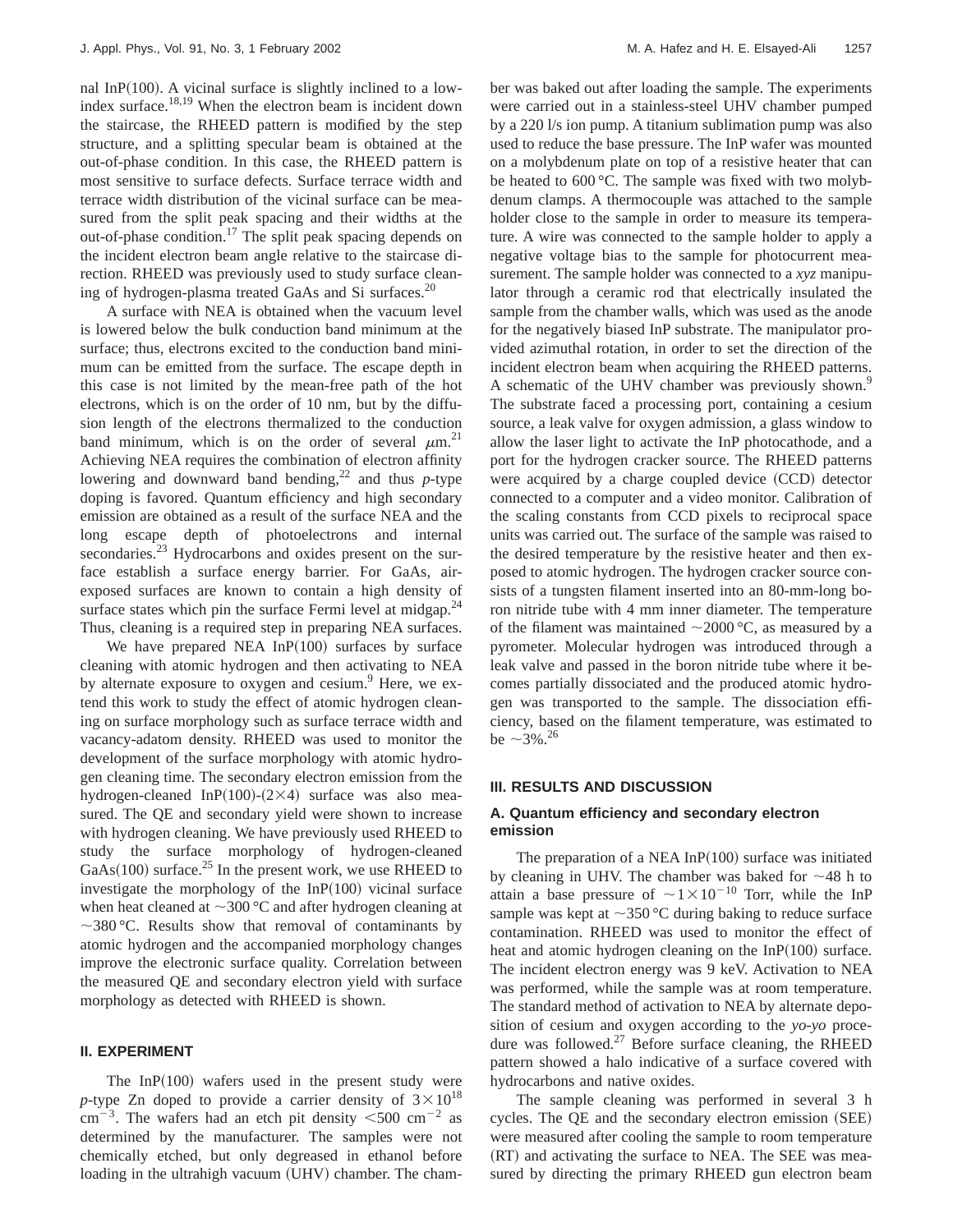

FIG. 1. RHEED patterns of InP(100) surface after heat cleaning at 370 °C showing a strong background due to contaminants.

onto the surface at an angle of  $\sim$ 3.5°. The resulting SEE current was measured before and after activation, and the ratio between the two currents is given as the SEE ratio  $(I_{\text{activated}}/I_{\text{nonactivated}})$ . A negative bias of  $\sim$ 100 V was applied to the sample when measuring electron emission. During cleaning, the hydrogen pressure inside the chamber was  $\sim$ 4 $\times$ 10<sup>-6</sup> Torr and the cracker source was operated at  $\sim$ 2000 °C.

In the first cycle, the sample temperature was raised gradually under vacuum at a rate of  $4-7$  °C/min to  $\sim$ 370 °C and held at that temperature for 3 h. The sample was then cooled to RT and activated to NEA. A QE of  $\sim 0.2\%$  was obtained in response to 632.8 nm light. Some diffraction features of the RHEED pattern could be seen. Figure 1 shows the RHEED pattern obtained after heat cleaning at  $\sim$ 370 °C. No photoemission can be measured when the same activation procedure is performed on a surface that has not been heat cleaned. In another sample, heat cleaning at  $\sim$ 300 °C followed by activation to NEA resulted in a QE of  $\sim 0.1\%$ .

In the following cycles, the temperature of the sample was raised to the desired value, also at a rate of  $4-7$  °C/min, and then the surface was exposed to atomic hydrogen for 3 h in each cycle. Figure 2 shows the measured QE and SEE ratio obtained at RT for a NEA In $P(100)$  surface after a se-



FIG. 2. The quantum efficiency and secondary electron emission ratios were measured for a  $(2\times4)$ -reconstructed InP surface. At each cleaning cycle, the InP sample was cleaned for 3 h and the measurements were taken at room temperature.



FIG. 3. RHEED patterns of  $InP(100)$  surface after atomic hydrogen cleaning. (a) After hydrogen cleaning at  $\sim$ 370 °C, the RHEED streaks are visible along with a strong background. The electron beam was incident along the [031] direction. (b) After hydrogen cleaning at  $385-400$  °C, a clear  $(2\times4)$ reconstructed surface is obtained. The electron beam was incident along the  $[0\overline{1}\overline{1}]$  direction.

quence of surface cleaning. The data points in Fig. 2 were obtained successively on the same sample that was first subjected to a 3 h heat cleaning indicated in Fig. 2 as cycle 1. Cycles 2–19 were all hydrogen cleaning 3 h cycles at the indicated sample temperature.

In the second cleaning cycle, the sample temperature was raised to  $\sim$ 350 °C and then exposed to atomic hydrogen. After activation to NEA, a QE of 1.6% was obtained and the measured SEE ratio was  $\sim$  2.3. The RHEED patterns obtained before activation to NEA showed streaks with large background, indicating the presence of surface contaminants. These contaminants result in a surface interfacial barrier reducing the QE. After activation, the RHEED streak intensity decreased with cesium deposition because cesium adsorbs on the surface in a fashion that lacks long-range order. Atomic hydrogen exposure was effective in removing cesium and surface contaminants improving the surface electronic quality.

In cycles 3–13, we further exposed the sample to atomic hydrogen while its temperature was kept at  $\sim$ 370 °C. After the third hydrogen cleaning cycle, a QE of 3.9% was produced and the SEE ratio increased to  $\sim$ 12. In addition, a clear streaky RHEED pattern was observed with low background intensity. Figure  $3(a)$  is an example of a RHEED pattern obtained after a few hydrogen cleaning cycles at  $\sim$ 370 °C with the electron beam incident along the [031] direction. The RHEED pattern showed noticeable improve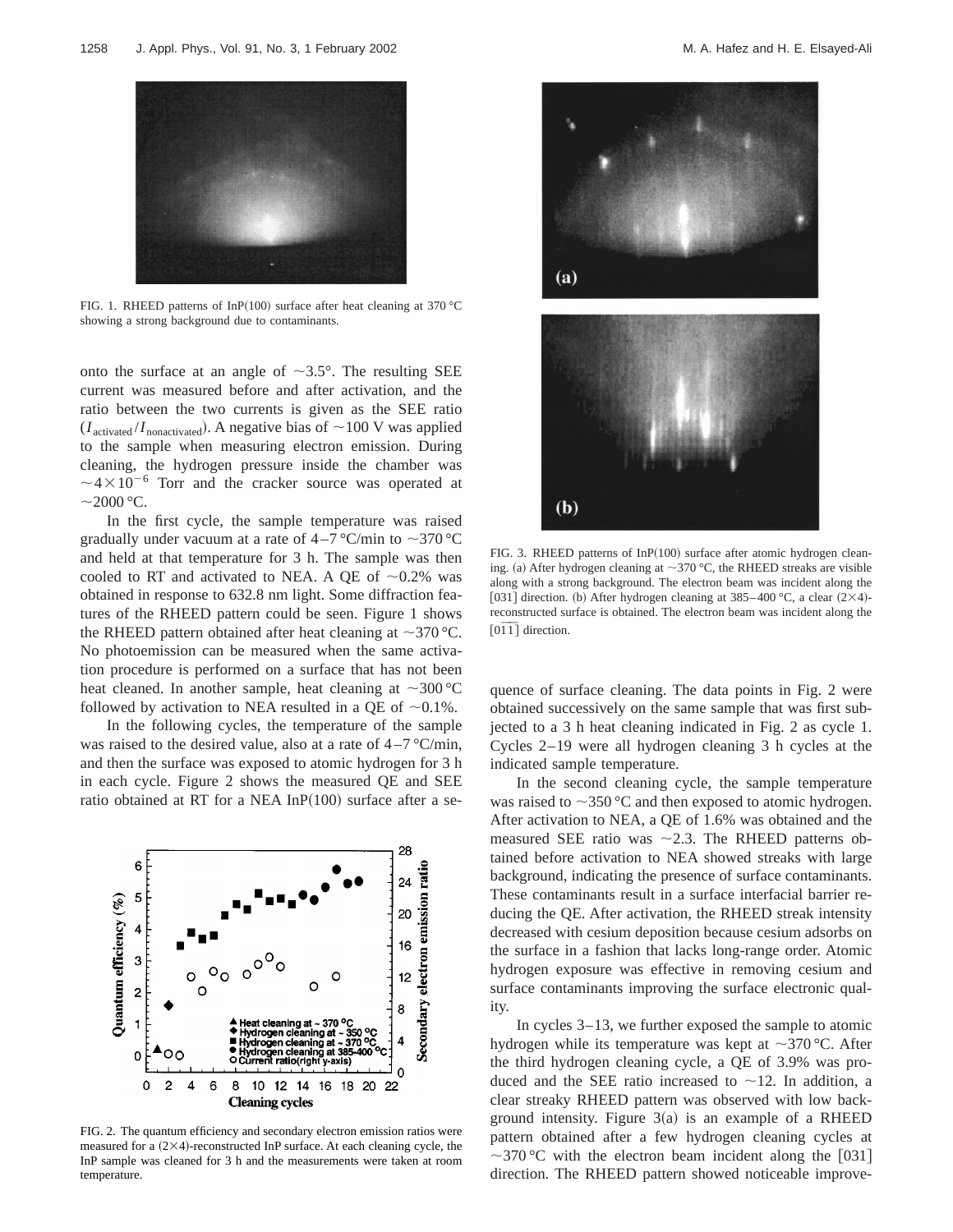ment after the surface temperature was raised to 370 °C and was exposed to atomic hydrogen. However, only gradual changes in the pattern were observed with increased hydrogen cleaning time at  $\sim$ 370 °C (cleaning cycles 3–13 in Fig. 2). The improvement in QE and SEE ratio is expected to be due to the removal of oxides and carbon atoms during InP surface cleaning. When the azimuthal direction of the sample was changed relative to the primary electron beam, there was no significant change in the resultant secondary emission current. After cleaning cycle 10, the QE increased to  $~5\%$ . An  $I_{\text{activated}}$  of  $\sim$ 113  $\mu$ A was measured after activating the sample to NEA, and a SEE ratio of  $\sim$ 13 was obtained. An increase in the hydrogen cleaning time improved electron yield to a saturation level, which depended on the surface cleaning temperature and on other conditions such as the sample used, its processing history, and the vacuum condition.

In cycles  $14-19$ , the sample was heated to  $385-400^{\circ}$ C and then exposed to atomic hydrogen. At cleaning cycle 17, the QE increased to  $~6\%$  in response to 632.8 nm light. There was no further increase, however, in the SEE ratio after hydrogen cleaning at 385–400 °C, as shown in Fig. 2. We have previously observed QE as high as  $\sim 8.5\%$  on an In $P(100)$  NEA surface.<sup>9</sup> The maximum achieved quantum efficiency is highly sensitive to sample preparation and the vacuum condition. In the present work, we focused on the surface morphology of  $InP(100)$  with atomic hydrogen cleaning rather than optimizing the QE. Also, changes in the surface morphology were monitored by electron diffraction for a relatively long atomic hydrogen cleaning time.

A high-quality  $InP(100)$  surface can be obtained with atomic hydrogen cleaning. Figure  $3(b)$  is a RHEED pattern obtained after hydrogen cleaning at 385–400 °C, showing the quarter-order streaks of the clean phosphorus-stabilized  $(2\times4)$ -reconstructed surface. The electron beam was incident along the [0<sup>T</sup><sup>T</sup>] direction. The presence of well-defined diffraction spots falling on semicircles indicates that the oxides on the surface were removed with little surface damage. In addition, Kikuchi lines can be seen from the RHEED pattern, which indicates the high quality of the crystal below the top layers.

Surface and bulk properties affect the SEE ratio and QE. In Fig. 4, two sets of data are shown for the SEE ratio. Each of these sets was acquired at different surface preparation conditions resulting in different QE when exposed to 632.8 nm. The secondary electron yield from cesium covered In $P(100)$  surface was observed to depend on the surface quality as well as the primary electron energy. The SEE ratio increased with the incident electron energy, although some saturation was observed at the higher incident electron energies  $(>6 \text{ keV})$ . A higher SEE ratio was obtained for the surface that produced higher QE. This SEE ratio was obtained for a 3.5–9.5 keV electron beam incident on the InP(100) surface at an angle of  $\sim$ 3.5°. The grazing angle of incidence was used because it can be obtained with the RHEED gun. Secondary electron emission from NEAactivated semiconductor surfaces such as Si and GaAs was measured before.23,28,29 Results on a thin epitaxially grown  $p$ -doped GaAs $(100)$  surface show a SEE of 400 for a primary



FIG. 4. After activating the surface with cesium and oxygen, the secondary electron emission increased with the incident electron energy. The secondary-electron yield is higher for a surface that produces higher quantum efficiency.

electron energy of 20 keV incident normal to the surface.<sup>28</sup> The electron escape depth was estimated to be 2  $\mu$ m and a surface escape probability of 0.14. The grazing angle of the primary electrons in our experiment reduces their range by  $\sin \theta_i$ , where  $\theta_i$  is the primary electron angle of incidence. Thus, in our geometry the range of the primary electron is  $\sim$ 0.06 of that for normal incidence which we expect to be the reason for the low SEE observed in our case.

After activating the InP surface to NEA, the secondary electrons were observed to decrease with time, as shown in Fig. 5. The secondary emission decreased to  $\sim 65\%$  of its maximum value after  $\sim$  20 min, which was at a faster rate than we observe for  $QE$  decay. $9$  This could be due to accelerated desorption of cesium from the InP surface due to electron stimulated desorption by the high-energy primary electrons. In our case, cesium was deposited alternately with oxygen until the highest QE was achieved, at which point the SEE ratio was also observed to reach its maximum. As the optimum cesiation degrades by desorption, for example, the



FIG. 5. The decrease of secondary electron emission with time after In $P(100)$  surface activation to NEA. The measurement was taken after atomic hydrogen cleaning at  $\sim$ 370 °C.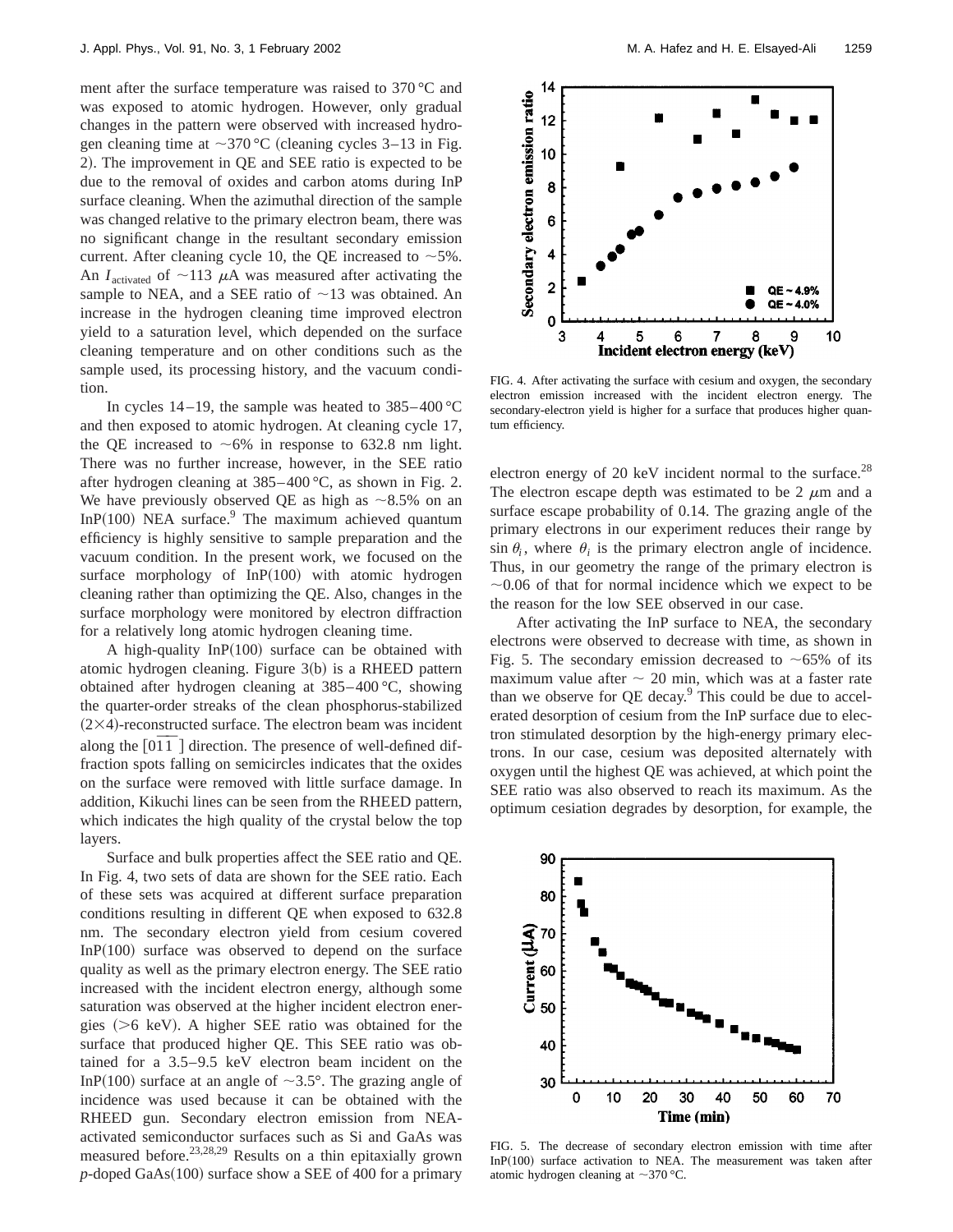

FIG. 6. After several hydrogen cleanings at  $\sim$ 385–400 °C, spotty and streaky RHEED patterns were observed at different locations as shown in  $(a)$  and  $(b)$ , respectively. The electron beam was incident along the  $[031]$ direction.

number of secondary electrons able to escape from the surface is reduced. We also note that the life of the photocathode has a strong dependence on the vacuum level and processing history of the sample.

After six cleaning cycles at 385–400 °C, the RHEED pattern features were observed to depend on the position of the incident electron beam on the sample. When the electron beam was incident along the  $[031]$  direction near the center of the sample, a spotty RHEED pattern appeared. Directing the 632.8 nm light to this location produced a QE of  $\sim$ 1.8%. Close to the sample edge, the RHEED pattern showed a streaky surface. At this location, a QE of  $\sim$ 2.3% was obtained. Those RHEED features can be seen in Figs.  $6(a)$  and  $6(b)$ . As seen from the diffraction patterns, the surface structure became nonuniform over the surface area. Thus, the InP surface decomposed to form phosphorus vapor leaving indium droplets at certain locations of the InP surface. This was also evident from the increase in the vacuum chamber pressure. Since there was some temperature variation on the surface, we expect that this variation caused the nonuniform decomposition of the InP surface. When phosphorus is desorbed from the InP surface leaving vacant sites, surface defects are created, therefore, a rough surface is produced with poor electronic properties and low QE. With additional cleaning cycles, transmission RHEED patterns were observed all over the sample area. In addition, the base pressure of the chamber which was  $\sim1\times10^{-10}$  Torr increased to the low  $10^{-9}$  Torr range. Prolonged heating at 385–400 °C during hydrogen cleaning resulted in desorption of phosphorus leaving an indium-rich surface.

Hydrogen cleaning in all the above reported measurements was performed at temperatures of  $\sim$ 370 °C or higher. Atomic hydrogen cleaning at lower temperatures is less effective.<sup>9</sup> For InP and GaAs, some sample heating to a temperature below the congruent temperature, at which P or As desorb preferentially leaving a damaged surface, is needed to prepare a clean reconstructed surface with high  $QE^{9,25}$  The higher the sample temperature up to the observation of surface damage, the higher the QE after activation to NEA. Repetitive hydrogen cleaning treatment cycles were used in order to show the time progression of the cleaning process. For actual device fabrication, only one hydrogen cleaning period at a temperature close, but less than, the congruent temperature is required. We have observed previously that this cleaning method generally gives the highest  $QE^9$  Improvement in the hydrogen cracker efficiency and atomic hydrogen delivery to the surface can significantly reduce the preparation time.

### **B. RHEED study of surface morphology**

We next discuss a quantitative RHEED study of surface morphology of heat-cleaned and hydrogen-cleaned  $InP(100)$ surfaces. The morphology studies were conducted on a new sample cut from the same wafer. After each surface cleaning, the RHEED images were evaluated at RT. The sample was then activated and the QE measured. When the InP sample was heat cleaned at  $\sim$ 300 °C for 3 h and then cooled to RT, low intensity diffraction streaks with large background could be seen at different azimuthal directions. Figure 7 shows the angular distribution of the  $(00)$  specular beam intensity with the electron beam incident along the  $[031]$  direction. The RHEED intensity profiles show a modulated intensity distribution that depends on the electron beam angle of incidence  $\theta_i$ . At the Bragg (in-phase) condition the perpendicular momentum transfer  $(q \perp = 2k \sin \theta_i)$  is an even number of the inverse monolayer step height ( $q\perp = 2n\pi/d$ ), where *n* is an integer, *d* is the monolayer step height, and *k* is  $2\pi/\lambda$ . At the in-phase condition, the scattered electrons interfere constructively. Examples of that are shown in Fig. 7 at  $\theta_i = 1.9^\circ$  and 3.1°. The out-of-phase condition is obtained when  $q\perp$  $= (2n+1)\pi/d$ . At this condition, electrons scattered from different surface layers interfere destructively (an example is shown in Fig. 7 at  $\theta_i = 2.2^\circ$ ). The RHEED pattern in Fig. 7 shows a sharp specular spot at the in-phase condition and a broadened split peak at the out-of-phase condition, which is indicative of regular steps from a vicinal surface.<sup>17</sup> For angles between that satisfying the in-phase or out-of-phase conditions, the intensity of the two peaks in the split specular beam are unequal. An example of that is shown in Fig. 7 at  $\theta_i = 2.0^\circ$ . Observation of the split specular beam depended on the azimuthal direction of the incident electron beam. When the incident electron beam was directed along the  $[0\overline{13}]$  direction, a split peak was also observed in the specular beam. The measured RHEED rocking curve for the specular beam at the  $[0\overline{13}]$  direction obtained at RT is shown in Fig. 8. An out-of-phase condition is achieved at an electron angle of incidence  $\theta_i \sim 2.1^\circ$ . At  $\theta_i \sim 3.4^\circ$ , the intensity has a maxi-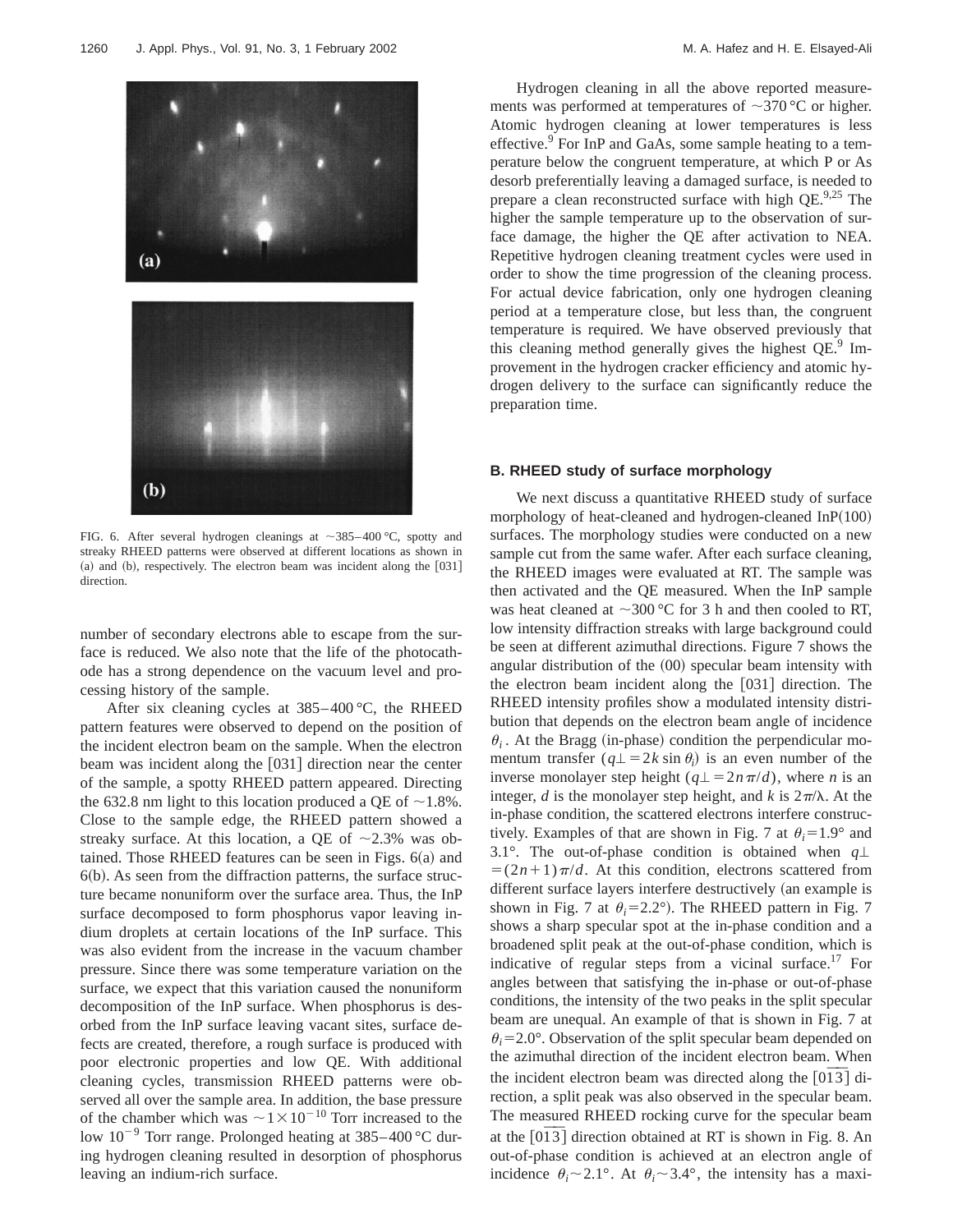

FIG. 7. Intensity profiles along the specular RHEED spot showing the inphase and out-of-phase conditions. The electron beam was incident along the [031] direction.

mum. At this angle, the incident electron beam penetrates deeper into the InP sample and the bulk Kikuchi-like scattering effects contribute to the intensity.

The terrace width and the split peak profiles of the studied InP(100) surface after heat cleaning at  $\sim$ 300 °C were investigated. For terrace width measurement, the electron beam was incident along the  $[031]$  direction at which the split specular beam was clearest compared to other azimuthal directions. All RHEED measurements were obtained at RT. The average terrace width for a vicinal surface is determined by the amount of surface misorientation from a low-index plane.<sup>30</sup> The split peak spacing is given by  $2\pi/L$ , where *L* is the average separation of terraces. The angle  $d\theta$  between the specular split peaks was about 14 mrad. Taking into account the instrumental response of  $0.89 \pm 0.06$  Å<sup>-1</sup>, the average terrace width of the heat-cleaned In $P(100)$  vicinal surface was obtained to be  $301\pm96$  Å. For a single-layer step height  $(d=1.468$  Å), the misorientation angle is approximately 0.3°. The instrumental response was obtained from the full width at half maximum (FWHM) along the specular beam at the in-phase condition. The FWHM was measured after subtracting the background, due to inelastic scattering. The intensity profile of the split peaks for the heat-cleaned surface



FIG. 8. RHEED rocking curve of the peak intensity of the specular spot for the heat-cleaned vicinal InP(100) surface at  $\sim$ 300 °C. The intensity profile was obtained close to room temperature in the  $[0\overline{13}]$  direction.

at  $\sim$ 300 °C shows high background and is broadened along and across the  $(00)$  beam, when observed at the out-of-phase condition. After the first activation to NEA, the heat-cleaned surface produced a QE of  $\sim 0.1\%$ .

Next, the InP sample was exposed to atomic hydrogen for 3 h cleaning cycles while the sample was kept at  $\sim$ 380 °C. A clear RHEED pattern at the out-of-phase condition was obtained after cooling the sample to RT. At the outof-phase condition, the splitting angle  $d\theta$  was 20.6 mrad. At the in-phase condition, the instrumental response was 0.66  $\pm 0.052$  Å<sup>-1</sup>. After one 3 h cycle of hydrogen cleaning, the average terrace width of the InP surface was obtained to be  $299\pm42$  Å, and the background of the RHEED pattern decreased, indicating reduction in surface contaminants. Moreover, the broadening along the split specular peak at the outof-phase condition was less than before hydrogen cleaning. The QE of the activated surface increased from  $\sim 0.1\%$  to 1.4% after the first hydrogen cleaning cycle which was performed at 380 °C.

The out-of-phase diffraction was used to evaluate the development of surface morphology with hydrogen cleaning. Following each hydrogen cleaning cycle at  $\sim$ 380 °C, the average terrace width was measured after allowing the sample to cool to RT. Figure  $9(a)$  shows the RHEED intensity profiles along the  $(00)$  specular beam at the out-of-phase condition after different cleaning cycles. The inset of the Fig.  $9(a)$ is a RHEED image of the split peak, where  $S_{\parallel}$  and  $S_{\perp}$  are the components of the momentum transfer parallel and perpendicular to the electron beam, respectively. The incident electron beam was along the  $[031]$  direction. The split peak spacing was observed to increase with cleaning cycles, indicating that the average terrace width of the InP surface was reduced. After the second hydrogen cleaning cycle, an average terrace width of  $291 \pm 67$  Å was obtained. With additional hydrogen cleaning cycles, further decrease in the average terrace width was observed reaching  $229 \pm 20$  Å after hydrogen treatment at  $\sim$ 380 °C (cycles 1–6), as shown in Fig. 9(b). For each point, the RHEED intensity profiles were taken four to five times, and the average value was recorded. The errors indi-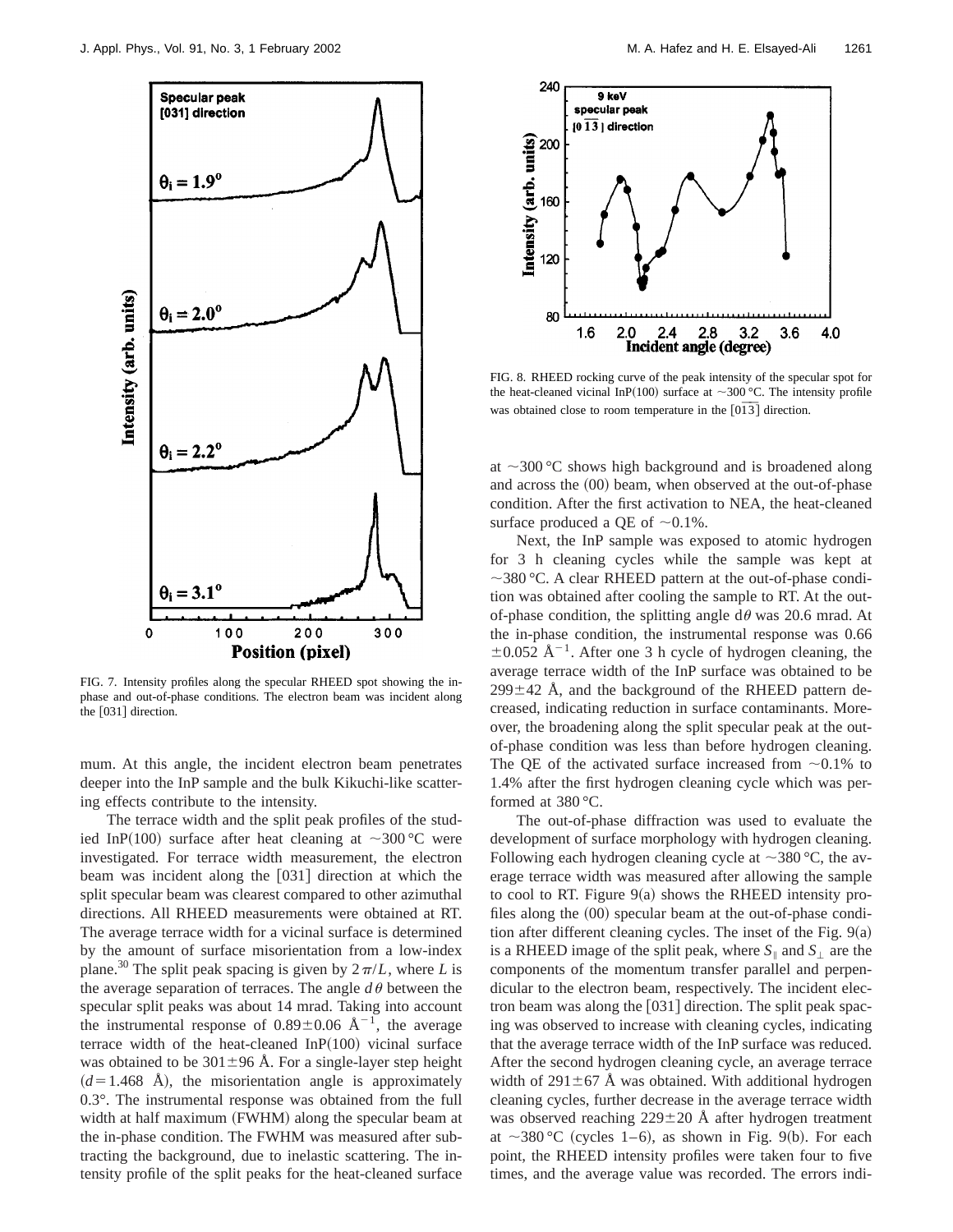

FIG. 9. (a) The RHEED intensity profiles of the split specular beam taken in the out-of-phase condition were obtained after heat cleaning at  $\sim$ 300 °C (--) and atomic hydrogen cleaning at  $\sim$ 380 °C; (- · · -), (- · - -), and ~**—**! denote the second, fourth, and sixth cleaning cycles. The split peak spacing increases with hydrogen cleaning indicating the decrease in the average terrace width. The inset is the RHEED pattern at the out-of-phase condition after hydrogen cleaning. (b) The average terrace width decreases with atomic hydrogen cleaning from  $301 \pm 42$  Å after heat cleaning to  $229\pm20$  Å after the sixth hydrogen cleaning cycle. Cycle 0 is heat cleaned at  $\sim$ 300 °C; 1–6 are hydrogen cleaned at  $\sim$ 380 °C. The inset gives a sketch of the terrace width of a vicinal surface. (c) The measured FWHM along the specular beam  $(S_{\parallel}$  direction).



FIG. 10. (a) Line scans across the specular beam at the out of phase condition;  $(- -)$ ,  $(-)$ , and  $(- -)$  denotes to the profiles after heat cleaning, second, and sixth hydrogen cleaning cycles. (b) The measured FWHM across the specular beam  $(S_1$  direction).

cate the accuracy of determining the split peak spacing. After hydrogen cleaning cycle 6 at  $\sim$ 380 °C, the average terrace width was reduced by  $\sim$ 20%, when compared to the heatcleaned surface at  $\sim$ 300 °C. Preferential etching at terrace edges and movement of the surface atoms could have resulted in the reduced average terrace width.

When the incident electron beam is scattered from terrace edges, the diffracted specular beam width contains information on the density of kinks and meanders at the step edge. Unequal terrace widths or terrace roughness will affect the terrace periodicity and lead to broadening of the split peaks.30 Line scans along the specular beam of the RHEED pattern were obtained at the out-of-phase condition. Figure  $9(c)$  shows the FWHM in mrad along the split peak in the out-of-phase condition, after subtracting the background, as it developed with cleaning cycles. The broadening decreased from  $\sim$ 25 to  $\sim$ 8 mrad with hydrogen cleaning. In addition, line scans were taken across the specular beam as shown in Fig.  $10(a)$ . The broadening of the peak profile across the specular beam decreased with atomic hydrogen cycles compared with the heat-cleaned InP $(100)$ . The FWHM across the specular beam profile was obtained after subtracting the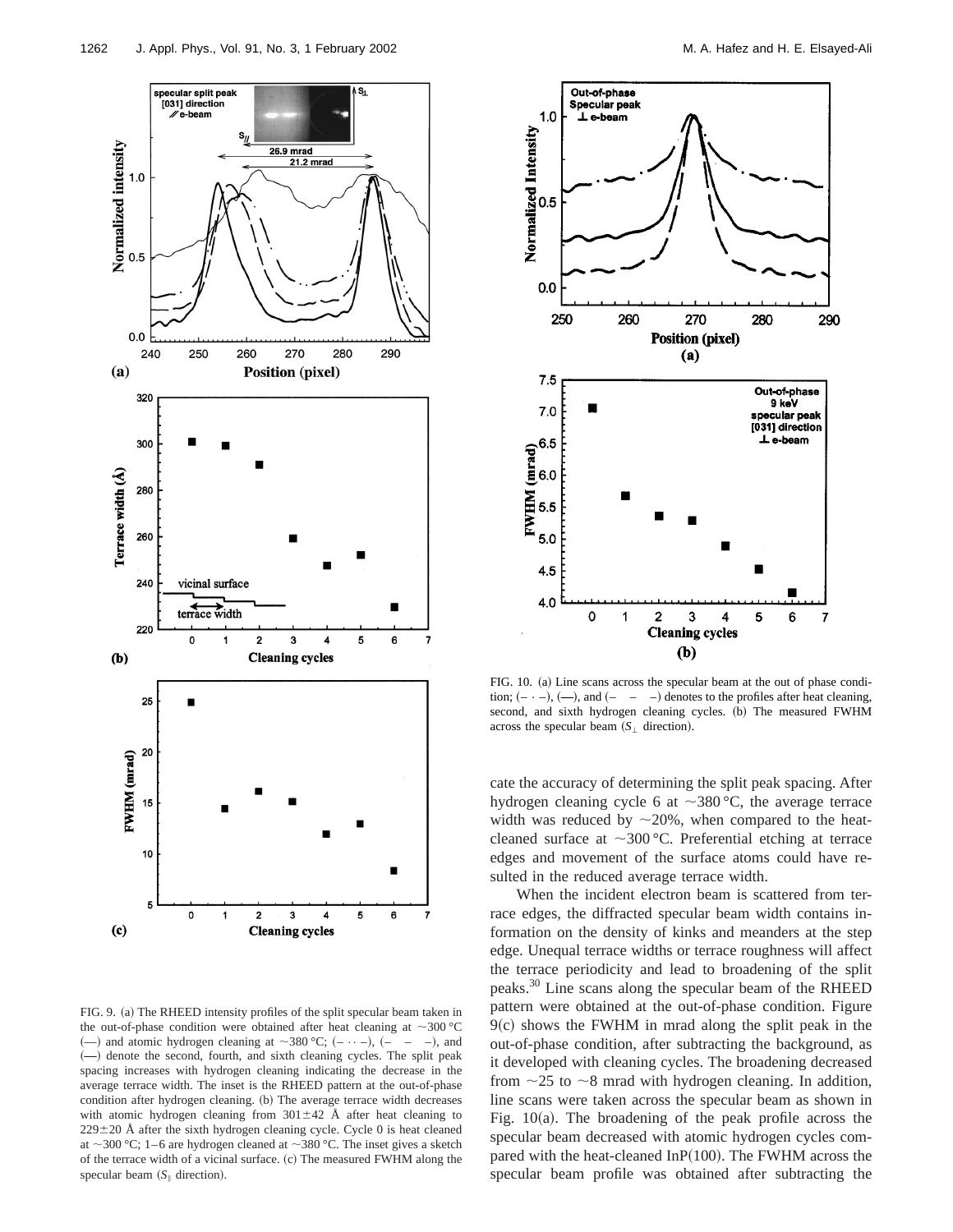

FIG. 11. Hydrogen cleaning increases the ratio  $R = (I_p - I_b)/I_b$ , where  $I_p$ and  $I<sub>b</sub>$ are the RHEED peak and background intensities, respectively, measured at the out-of-phase condition. After activation to NEA, the QE correlates with the ratio *R* measured before activation.

background and was observed to decrease from  $\sim$ 7 to  $\sim$ 4 mrad, as shown in Fig.  $10(b)$ . The widths of the split peak decreased with hydrogen cleaning cycles, indicating a decreased kink density at the step edges.

The observed change in surface morphology from cycle 1 to 6 was accompanied by an increase in QE from 1.4% to  $\sim$ 3.9%. Since the thermal cracker source produces atomic hydrogen with kinetic energy  $<$ 1 eV, no physical sputtering of surface atoms can occur; any changes in surface morphology are due to chemical etching and surface atom diffusion. Chemical etching can preferentially occur at step edges. Atomic hydrogen removed the surface contaminants, reducing the surface interfacial barrier for electron emission, thus improving the QE. Changes in the surface average terrace width do not show correlation with the measured QE. However, the RHEED intensity-to-background ratio shows good correlation with the QE of the hydrogen-cleaned InP surface as described next.

The out-of-phase RHEED intensity of the specular beam was measured before activation to NEA and this measurement was correlated to the quantum efficiency of the hydrogen-cleaned InP sample. In the out-of-phase condition, the RHEED pattern intensity is most sensitive to surface defects. Maximum intensity of the out-of-phase specular beam corresponds to a smooth clean surface, while lower intensities correspond to rougher or contaminated surfaces.<sup>31</sup> In the out-of-phase condition, the ratio  $R = (I_p - I_b)/I_b$ , where  $I_p$ and  $I<sub>b</sub>$  are the RHEED peak and background intensities, respectively, is inversely related to surface defect density, either roughness or contaminants.<sup>32</sup> For a clean surface, the ratio  $R$  is a measure of adatom-vacancy density on the surface terraces. Figure 11 shows the RHEED intensity *R* and QE after several 3 h cleaning cycles. After hydrogen cleaning, the sample was cooled to RT, the RHEED pattern was acquired, and the QE measured after activation to NEA. The RHEED intensity was obtained several times at RT and the average values were reported. When the sample was heatcleaned at  $\sim$ 300 °C, a RHEED intensity ratio *R* $\sim$ 0.3 was obtained. This surface produced a  $QE \sim 0.1\%$  in response to 632.8 nm light. This indicates that the heat-cleaned InP surface is covered with contaminants expected to be hydrocarbons and native oxides. The background intensity was taken at a location between the  $(00)$  and the  $(01)$  streaks. The RHEED intensity ratio *R* and the QE were measured for the hydrogen-cleaned surface, where hydrogen cleaning was performed at  $\sim$ 380 °C. After the first hydrogen cleaning cycle, we obtained a RHEED intensity *R* of  $\sim$  0.6, and a QE  $\sim$  3.5% when activated to NEA. When more hydrogen cleaning cycles were performed, the background intensity of the RHEED pattern at the out-of-phase condition decreased. The RHEED intensity *R* at the out-of-phase condition is a good indicator of the obtained QE after activation to NEA. The maximum specular RHEED intensity obtained for this hydrogen-cleaned surface is  $R \sim 1.3$ . When activated to NEA, this particular surface produced a QE of 4.3% in response to 632.8 nm light. The obtained QE is highly sensitive to the vacuum conditions and the surface preparation history.

The picture that emerges about the morphology of atomic hydrogen cleaned InP surface is a complicated one. Quantitative RHEED by itself as a surface probe gives information on average surface characteristics, such as the average terrace width and adatom-vacancy density of a clean surface. At steps, the atoms generally have lower coordination than at other surface sites and are quite reactive.<sup>19</sup> This suggests that atomic hydrogen etching occurs preferentially at terrace edges, which causes the observed decrease of the average terrace width accompanied with an increase in terrace width fluctuation. This could be a result of a combination of thermal and chemical effects of hydrogen interaction with the surface. Thermal diffusion of atoms on the surface can also cause changes in the terrace edge morphology due to atoms diffusing and reaching sites on the terrace edge. Hydrogen ion beam smoothening of  $Ge(001)$  was previously observed and the mechanism was proposed to be both physical and chemical and could be enhanced thermally.<sup>31</sup> Because of the low kinetic energy of atomic hydrogen in our case, physical sputtering effects are negligible. The RHEED peak-to-background ratio *R* is a good measure of adatomvacancy concentration on the surface terraces for a clean surface. The increase in the value of *R* that we observe with cleaning time is due to removal of contaminants at the earlier cleaning cycles. After the surface becomes atomically clean, the ratio *R* becomes sensitive only to surface morphology. We observed a relatively small reduction in the average terrace width after the first hydrogen cleaning cycle along with a narrowing of the distribution of the terrace widths. While the RHEED information does not indicate the origin of that reduction, previous atomic force microscopy work on hydrogen plasma processing of  $GaAs(001)$  showed that removal of surface oxides at temperatures above 600 K led to the development of a Ga-rich surface with facet formation.<sup>33</sup> The relatively small reduction observed in the terrace width might be related to surface facet formation, although this occurs without apparent surface electronic quality reduction because the QE increased after the first and second hydrogen cleaning cycles at  $\sim$ 380 °C and then reached a saturation level with